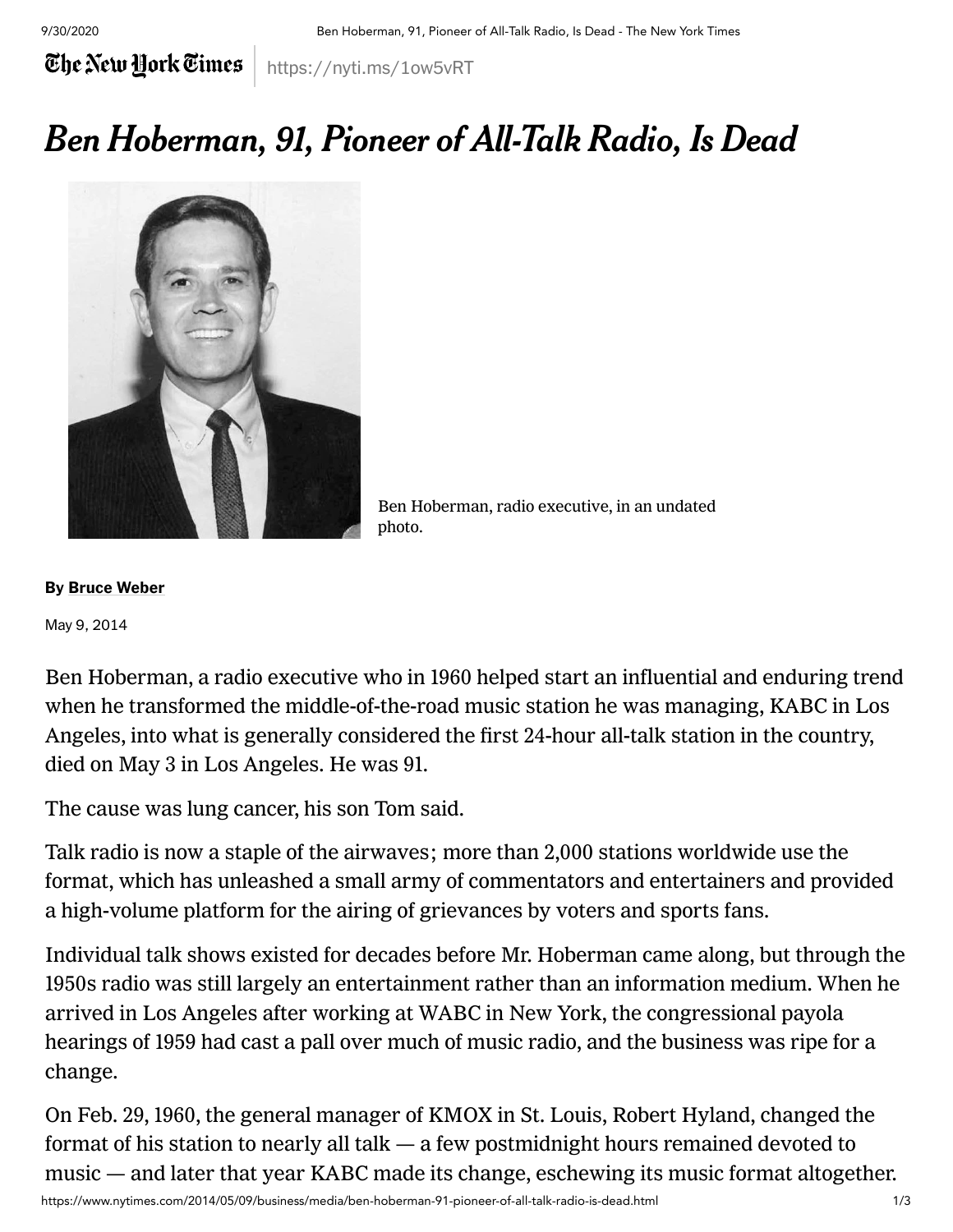Variety reported that the station's ratings rose 12 percent in six months.

"I remember my reaction," George Green, who was an ad salesman at KABC when Mr. Hoberman took over, said in an interview on Thursday. "It was, ʻWhat's this all about? How are you going to run a radio station without music?' "

Mr. Green, who succeeded Mr. Hoberman as station manager, added: "You know, there's a difference between hearing and listening. What talk added was the attention factor. We found out that people paid attention to talk in a way they didn't to music."

A forthright, unflappable man with a businesslike manner — he came across like a college dean from the 1950s, one newspaper columnist wrote — Mr. Hoberman arrived in Los Angeles having worked in radio both on the air and on the business side since before World War II. Almost immediately, he recognized an available niche in the local market: community service.

"It is not that KABC is against music, but rather that we know there are discriminating audiences to whom we can cater with an all-conversation format," Mr. Hoberman explained in an interview with Billboard magazine.

The all-talk schedule included drive-time blocks of news reports, public affairs shows featuring on-location reports and personality profiles, audience call-in shows sprinkled throughout the day and left-leaning editorials delivered by Mr. Hoberman himself.

Over the years he hired hosts with memorable personalities, including Michael Jackson, whom the comedian Mort Sahl (and Time magazine) called "the all-night psychiatrist," and the acerbic [Joe Pyne](http://select.nytimes.com/gst/abstract.html?res=F60616FC3F5A157493C7AB1788D85F448785F9&action=click&module=Search®ion=searchResults&mabReward=relbias%3Ar&url=http%3A%2F%2Fquery.nytimes.com%2Fsearch%2Fsitesearch%2F%3Faction%3Dclick%26region%3DMasthead%26pgtype%3DHomepage%26module%3DSearchSubmit%26contentCollection%3DHomepage%26t%3Dqry182%23%2Fjoe%2520pyne), an early shock jock, who, unwilling to play audience-coddler, defied polite convention by suggesting, for example, that a caller go gargle with razor blades.

"He didn't invent this in a vacuum," Michael Harrison, the editor and publisher of Talkers, a publication that covers talk radio, said about Mr. Hoberman in an interview. "KMOX also has a history in the field. And it's possible that somewhere sometime there was another station that had 24-hour talk.

"But Hoberman instituted the first 24-hour format that radio historians can trace. It was the first one that stuck. And he did it in a way that stands for how the 24-hour platform is done when it's done right."

Bernard Gilbert Hoberman, a son of Jewish immigrants from Lithuania, was born on July 21, 1922, in Chisholm, Minn., where his father worked in retail stores and sold appliances. He was still a teenager when he got his first job in radio, at a small station in Hibbing, Minn.